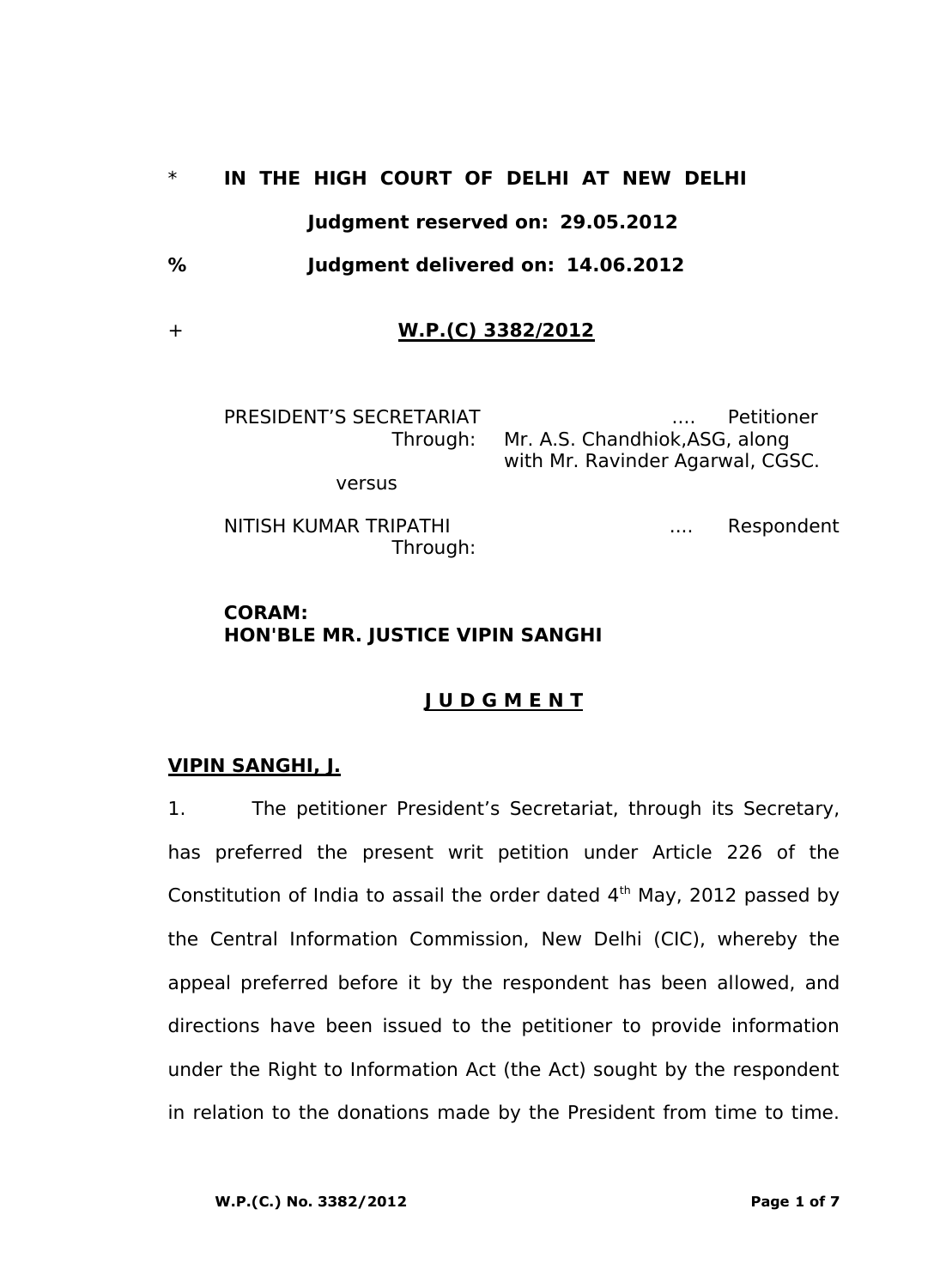A direction has also been issued to the petitioner to take steps to publish the details regarding the donations made i.e. the names of the recipients of the donations, their addresses and the amount of donation in each case, on the website of the President's Secretariat at the earliest.

2. Nine RTI applications had been moved by the respondent before the petitioner. Most of the information had been provided. However, information in relation to the donations made by the President from time to timer was not disclosed by invoking Section 8 (1) (j) of the Act i.e. by treating the information as personal information, the disclosure of which was stated to be not in the public interest. The Ld. CIC has, however, rejected the said defence of the petitioner, and has directed disclosure of the information.

3. The submission of learned ASG Sh. A.S. Chandhiok, firstly, is that a perusal of the impugned order shows that the CIC has equated donations made by the President with subsidy, which is not the case. It is also submitted that the learned CIC has not dealt with the petitioner's submissions founded upon Section 8 (1) (j) of the Act. It is also argued that the right to privacy of third parties would be breached, in case such disclosure is made. In any event, the right of third parties/recipients of the donation, to oppose disclosure by resort to Section 11 has not been dealt with. It is argued that the matter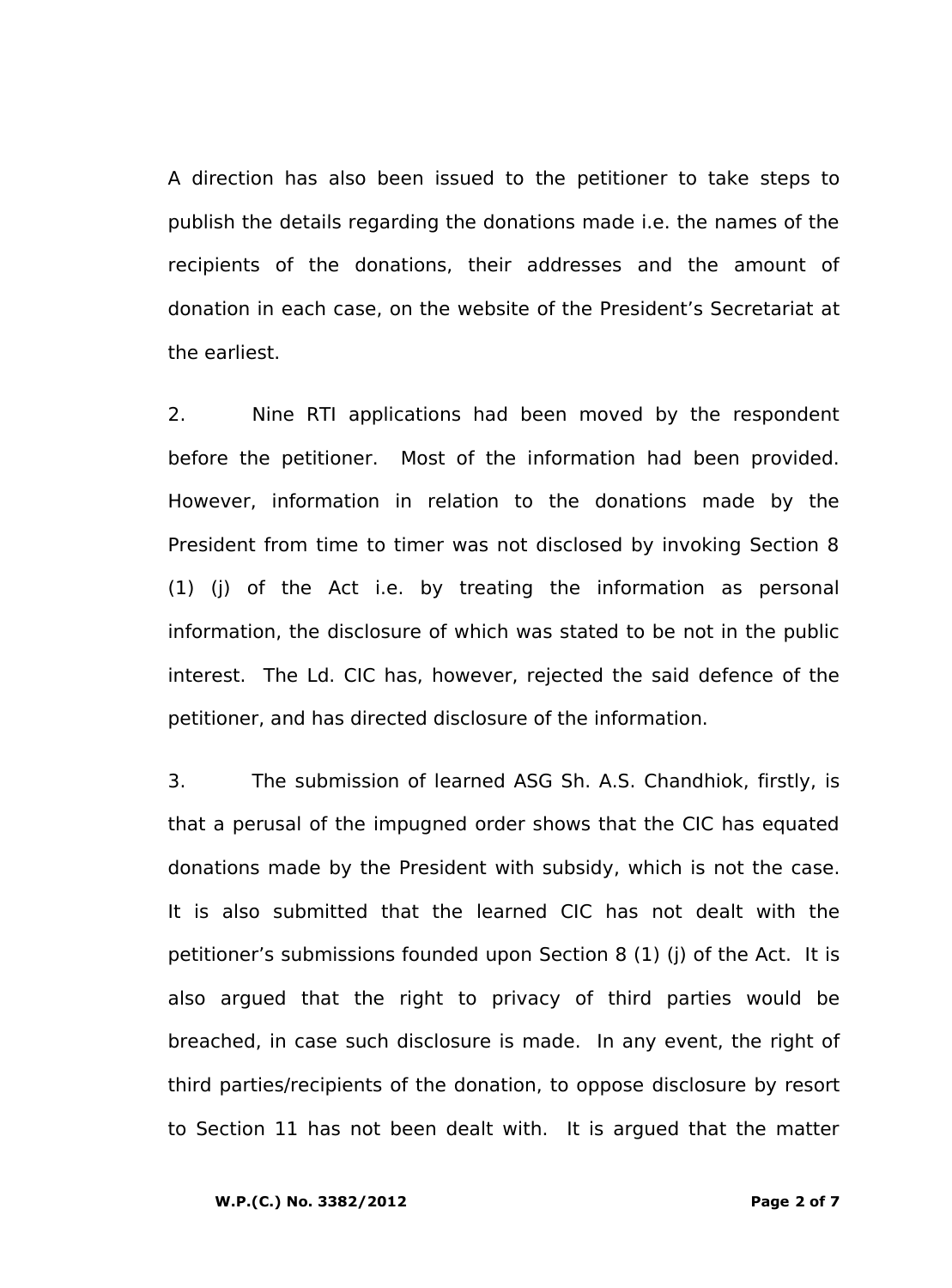requires consideration, and the petition should be admitted for further hearing by the court. Mr. Chandhiok submits that the CIC has not followed its earlier decision rendered in Appeal No. CIC/WB/A/2009/000217 dated 18.12.2009, wherein it had been held that the queriest had no right to seek information in relation to donations made from out of the Prime Minister's Relief Fund.

4. Having heard the learned ASG, perused the impugned order as well as the Provisions of the Act, I do not find any merit in either of the submissions of Mr. Chandihok, and in my view the impugned order is perfectly legal and does not call for interference by this court in exercise of its writ jurisdiction.

5. A perusal of the impugned order shows that the donations made by the President are out of public funds. Public funds are those funds which are collected by the state from the citizens by imposition of taxes, duties, cess, services charges, etc. These funds are held by the state in trust for being utilized for the benefit of the general public. During the course of arguments, I repeatedly raised a specific query to the learned ASG. It was enquired whether the donations have been made from a separate fund created from out of voluntary contributions/donations made by the people, and placed at the hands of the President for being further disbursed by him/her, in his/her discretion, to the deserving and needy people. However, I did not get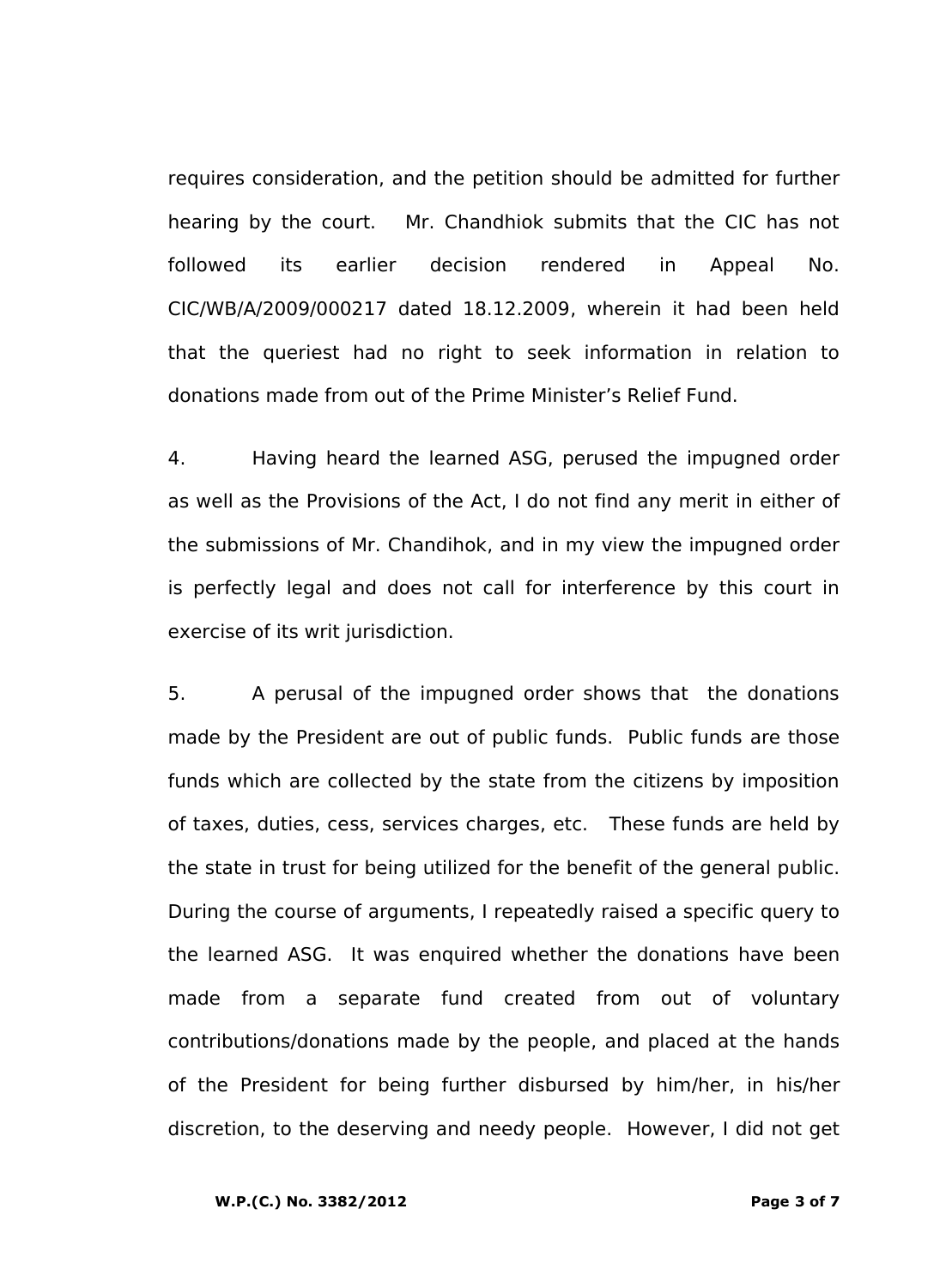an answer in the affirmative. It was also enquired whether the President is disbursing the donations from out of a public fund as noted by the learned CIC in his order. Even to this, there was no denial.

6. The aforesaid being the position, the reliance placed by the petitioner on the earlier decision of the CIC dated 18.12.2009, pertaining to the disclosure of information under the Act in relation to the Prime Minister's Relief Fund, would have no application to the facts of the present case, assuming for the sake of arguments that the said decision of the CIC takes the correct view. Since this Court is not concerned with the disclosures vis-à-vis the Prime Ministers Relief Fund, the said issue is not being dealt with herein. In any event, unlike in the case of the Prime Minister's Relief Fund, in the present case, the donations have been made by the Hon'ble President of India from the tax payers money. Every citizen is entitled to know as to how the money, which is collected by the State from him by exaction has been utilized. Merely because the person making the donations happens to be the President of India, is no ground to withhold the said information. The Hon'ble President of India is not immune from the application of the Act. What is important is, that it is a public fund which is being donated by the President, and not his/her private fund placed at his/her disposal for being distributed/donated amongst the needy and deserving persons.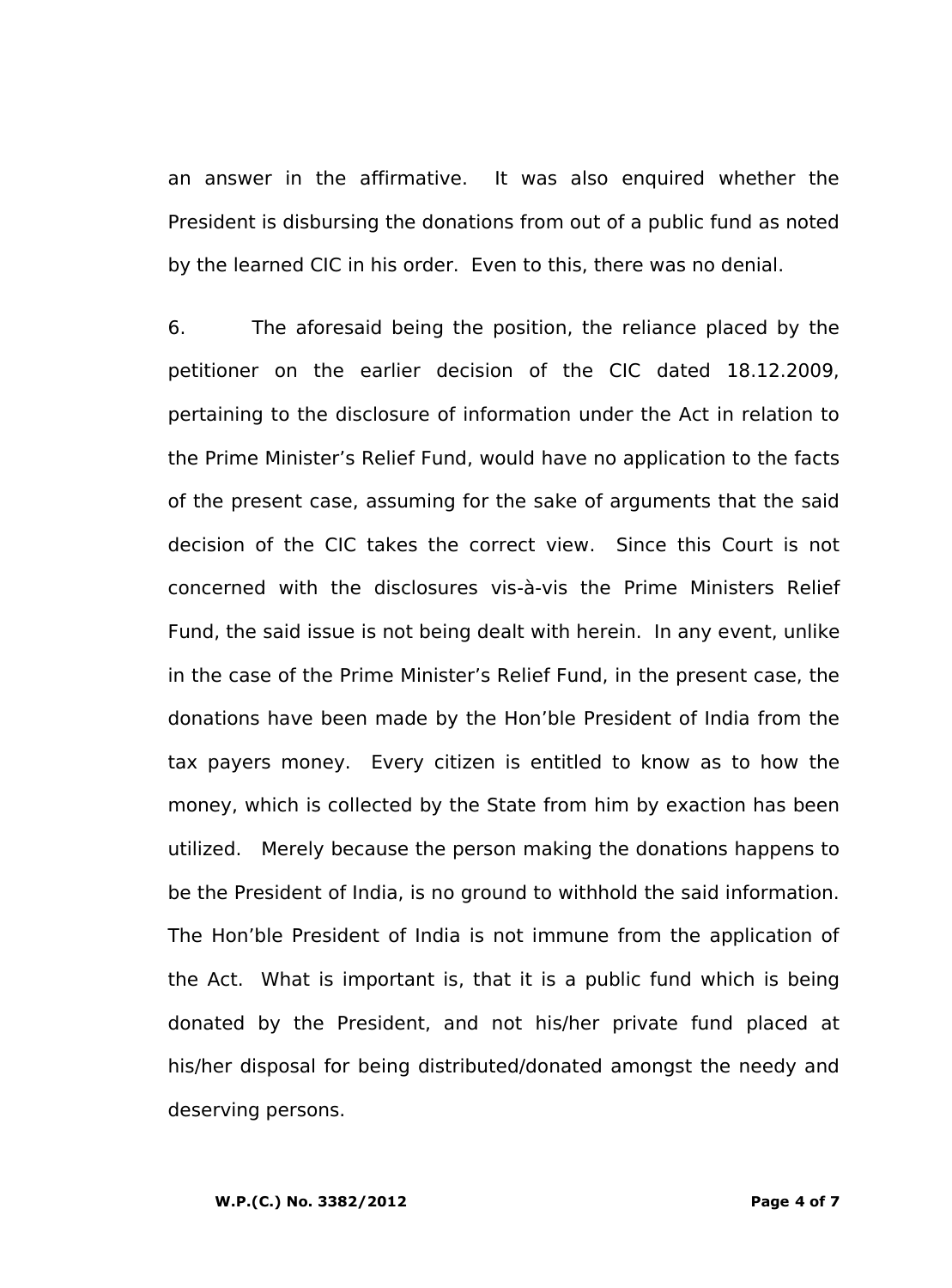7. The learned ASG has submitted that the disclosure of information with regard to the donations made by the President would impinge on the privacy of the persons receiving the donations, as their financial distress, other circumstances, and need would become public.

8. I do not find any merit in the aforesaid submission of the learned ASG. Firstly, I may note that the learned CIC has directed disclosure of some basic information, such as the names of the recipients of the donations, their addresses and the amount of donation made in each case. Further details i.e. the facts of each case, and the justification for making the donation have not been directed to be provided. Even if further details are sought by a querist in relation to any specific instance of donation made by the President, the same would have to be dealt with in terms of the Act. There could be instances where the entire details may not be disclosed by resort to Sections 8, 10 and 11 of the Act. However, it cannot be said that mere disclosure of the names, addresses and the amounts disbursed to each of the donees would infringe the protection provided to them Under Section 8 (1) (j) of the Act.

9. The donations made by the President of India cannot said to relate to personal information of the President. It cannot be said that the disclosure of the information would cause unwarranted invasion of the privacy of, either the President of India, or the recipient of the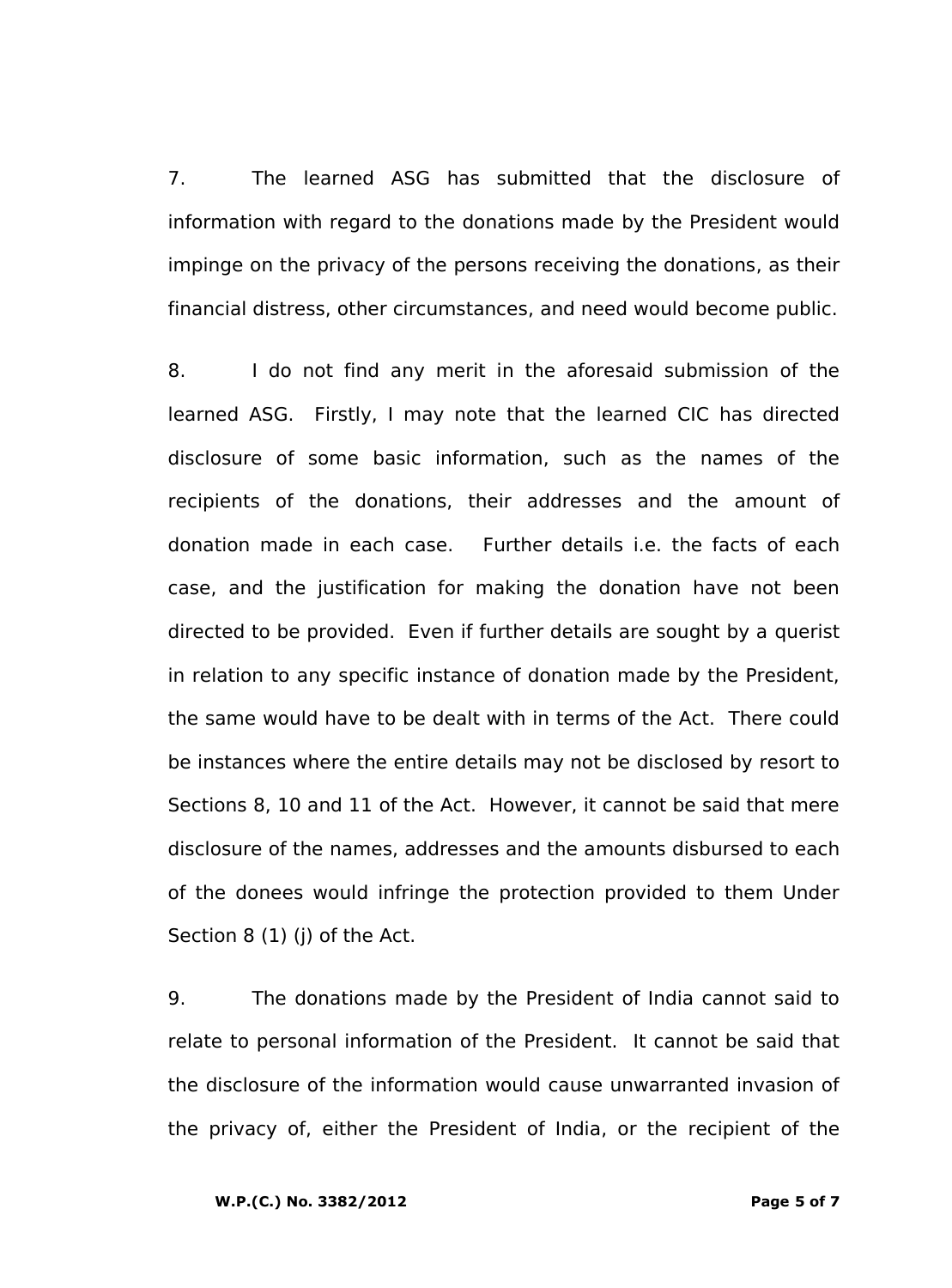donation. A person who approaches the President, seeking a donation, can have no qualms in the disclosure of his/her name, address, the amount received by him/her as donation or even the circumstance which compelled him or her to approach the First Citizen of the country to seek a donation. Such acts of generosity and magnanimity done by the President should be placed in the public domain as they would enhance the stature of the office of the President of India. In that sense, the disclosure of the information would be in the public interest as well.

10. The submission of Mr. Chandihok that the learned CIC has confused donations with subsidy is not correct. The CIC has consciously noted that donations are being made by the President from the public fund. It is this feature which has led the learned CIC to observe that donations from out of public fund cannot be treated differently from subsidy given by the Government to the citizens under various welfare schemes. It cannot be said that the CIC has misunderstood donations as subsidies. The relevant extract from the order of the CIC reads as follows:-

> "*We do not find the decision of the CPIO in conformity with the provisions of the RTI Act. In*  fact, every public authority is mandated under *Section 4 (1) (b) (xii) of the RTI Act to publish on its own the details of the beneficiaries of any kind of subsidy given by the government. The donations given by the President of India out of the public*